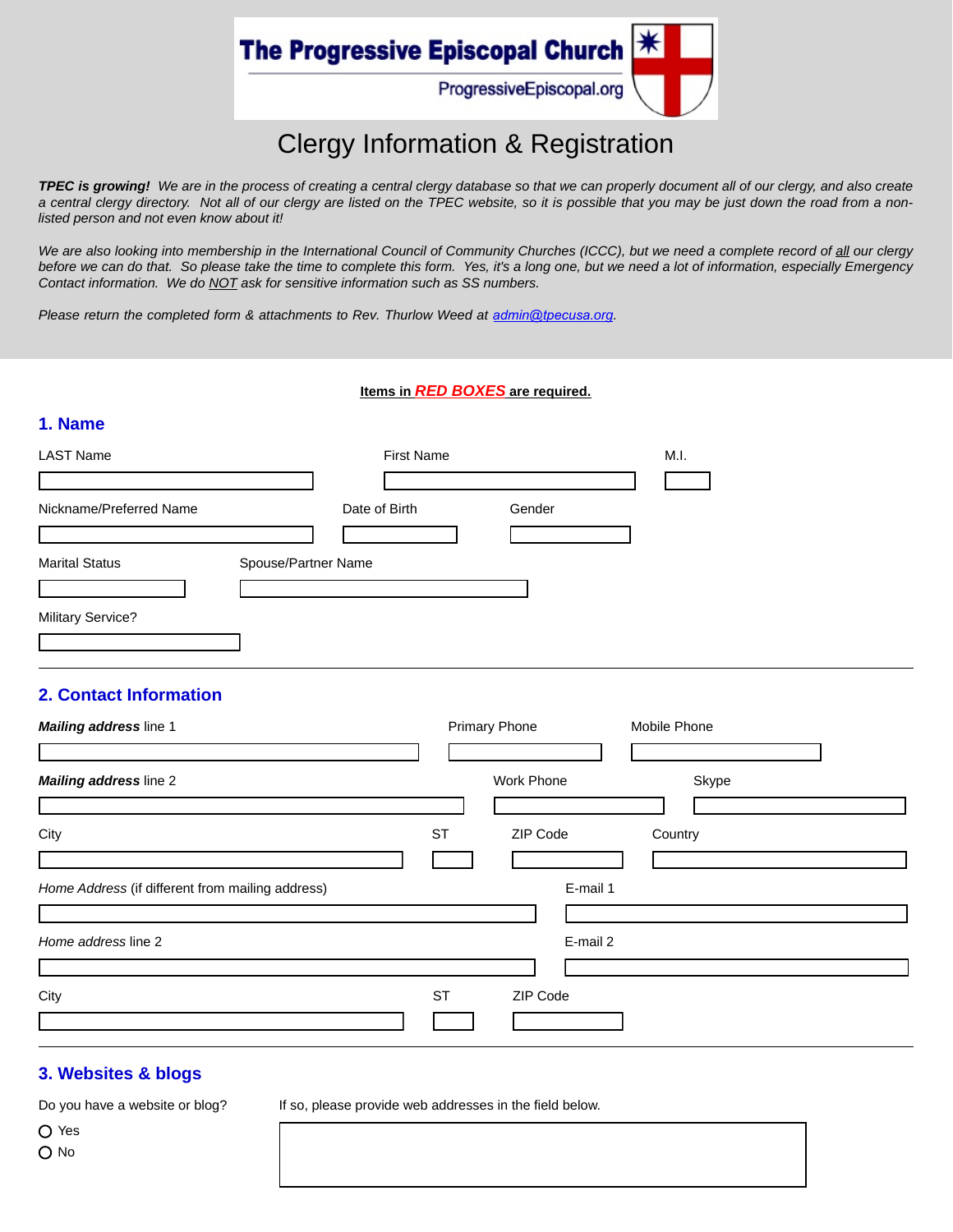#### **4. Emergency contacts**

*In case of emergency, who are your contacts?*

| Name 1                              | Relationship |  |
|-------------------------------------|--------------|--|
| Phone number                        | Phone number |  |
| Name 2                              | Relationship |  |
| Phone number                        | Phone number |  |
| Other emergency contact information |              |  |
|                                     |              |  |
|                                     |              |  |

#### **5. Education**

Please provide your educational information here: School attended, year, and degree received.

#### **6. Certifications & Licensure**

Do you have Comprehensive Safe Church certification?

O Yes O No

If so, through which church or agency was it received?

Certificate issue date Certificate expiration date *Please provide a copy of your Safe Church certification.*

Are you licensed in your State to perform marriages?

O Yes O No

*Please provide a copy of your Authorization to Solemnize Marriages.*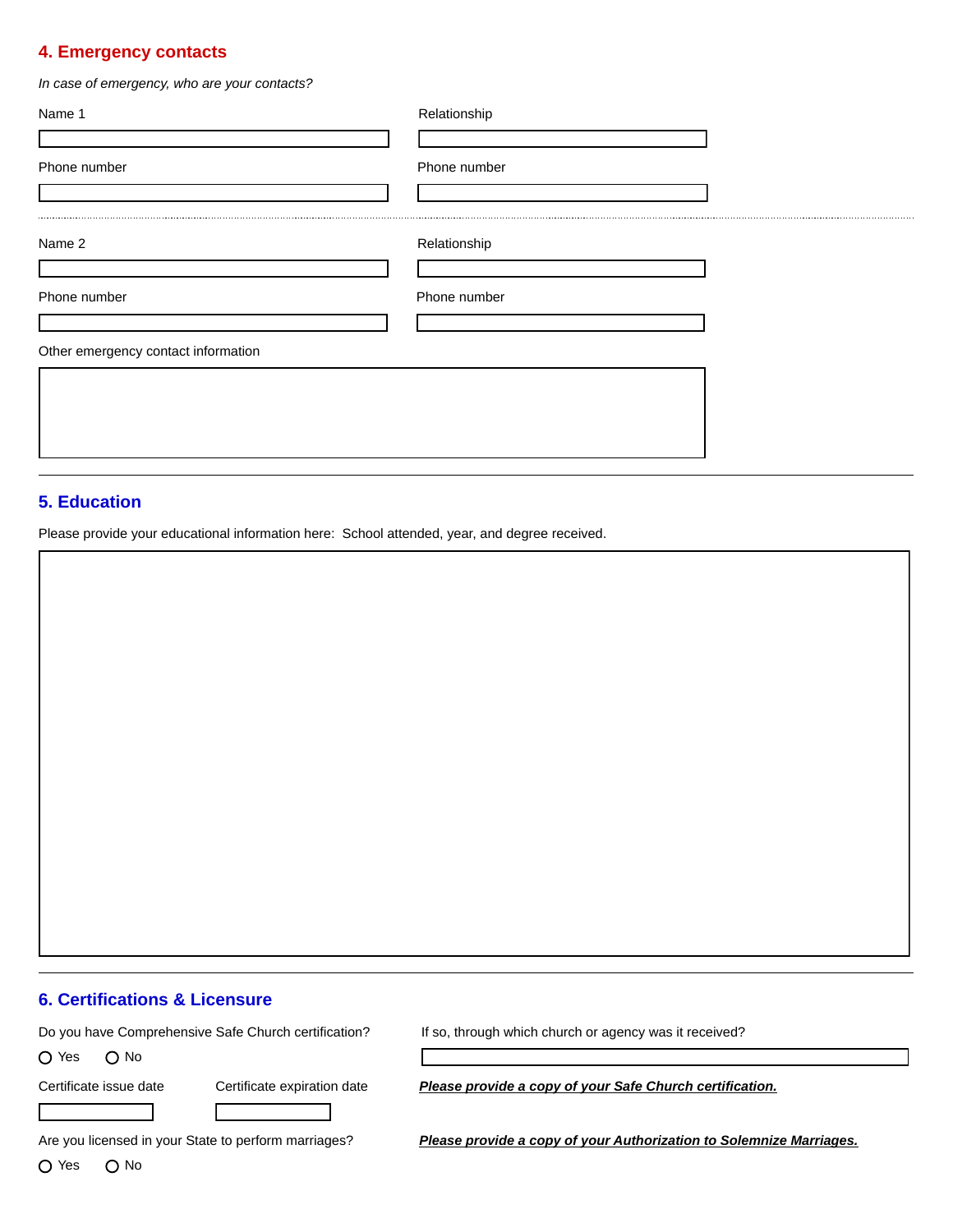# **7. Diocese & Ordination record**

| In what Diocese are you resident?                                            | <b>Clergy Title</b>                                             |  |  |
|------------------------------------------------------------------------------|-----------------------------------------------------------------|--|--|
| $\overline{\mathbf{v}}$                                                      | $\vert \vert$                                                   |  |  |
| Date of TPEC ordination to the<br>Priesthood                                 | Conditional ordination?<br>$O$ Yes                              |  |  |
|                                                                              | $O$ No                                                          |  |  |
| Ordaining Bishop                                                             |                                                                 |  |  |
| Date of TPEC ordination to the<br>Diaconate                                  | Conditional ordination?                                         |  |  |
|                                                                              | $O$ Yes<br>$O$ No                                               |  |  |
| Ordaining Bishop                                                             |                                                                 |  |  |
|                                                                              |                                                                 |  |  |
| Prior ordination 1, non-TPEC                                                 | Date of prior non-TPEC ordination 1                             |  |  |
|                                                                              | $\blacktriangledown$                                            |  |  |
| Prior ordination 2, non-TPEC                                                 | Date of prior non-TPEC ordination 2<br>$\mathbf{r}$             |  |  |
| If you were incardinated into TPEC,<br>please provide date of incardination. | Into what office were you incardinated?<br>$\blacktriangledown$ |  |  |
| Who was your incardinating Bishop?                                           |                                                                 |  |  |

# *8. For Bishops only*

Date of consecration. Denomination of Consecration

Names & denominations of consecrators

# *9. Photos & Files to submit*

Please provide us separately with a *profile photograph* of yourself for the TPEC directory.

Don't forget we also need a copy of your **Comprehensive** *"Safe Church" training* **completion certificate**, as well as your State's *authorization to solemnize marriages!*